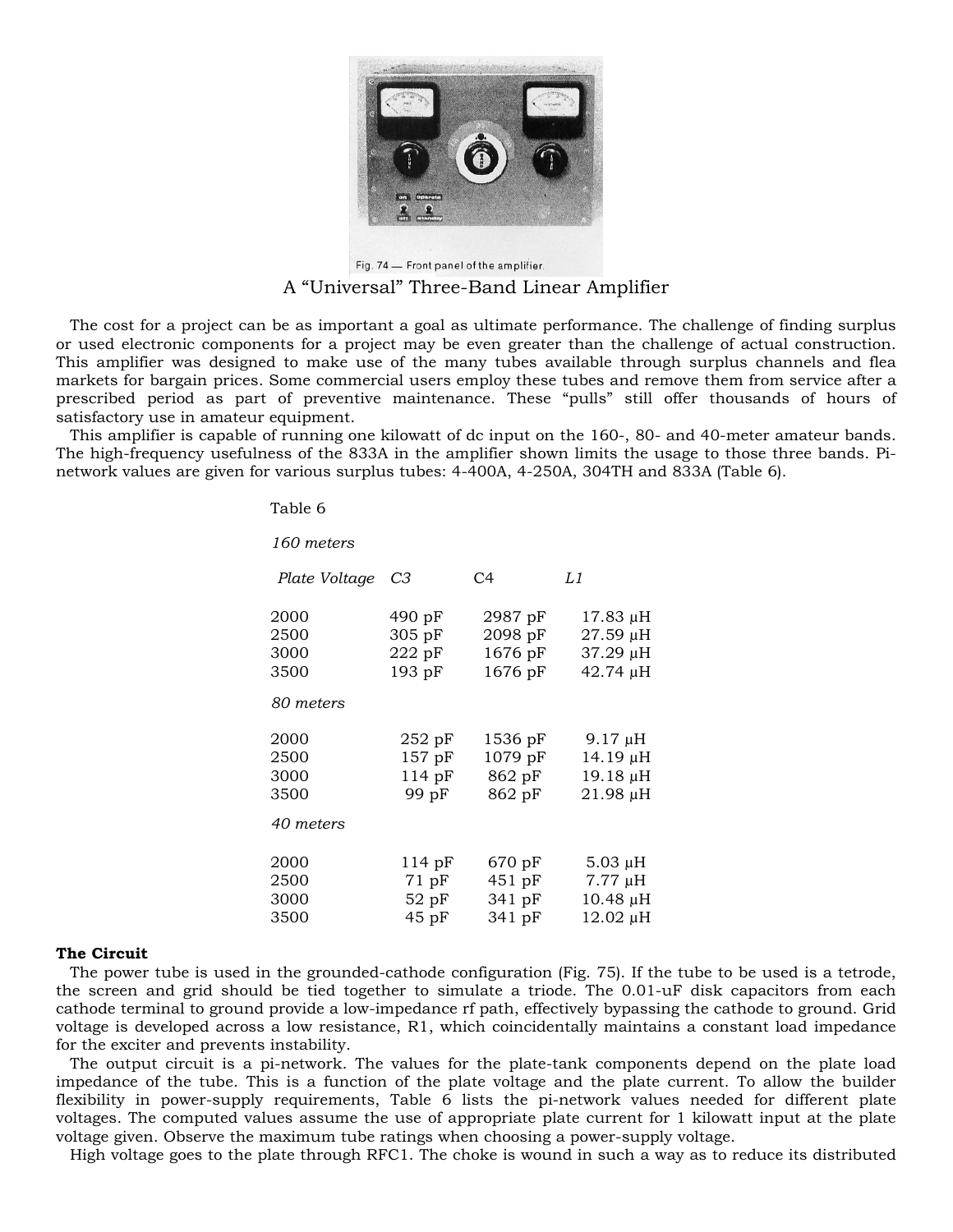capacitance over a conventionally wound choke. RFC3 prevents high voltage from appearing on the antenna should the plate-blocking capacitors (C1 and C2) short; it provides a dc path to ground, thereby blowing the power-supply fuse.

Operating bias for the tube sets the operation to Class AB2. D5 and D6 raise the cathode potential above ground to establish the appropriate idling current of the tube. When in the standby mode, relay contacts switch to a different bias level, reducing plate current to zero.



Fig. 75 - Schematic diagram of the three-band amplifier.

| B1 - Muffin fan, 80 to 100 CFM suitable, 117 VAC.    | $M1 - 500$ mA dc.                                    |  |
|------------------------------------------------------|------------------------------------------------------|--|
| C1, C2-1000-pFtransmitting capacitor, 5000           | $M2 - 500$ Vdc.                                      |  |
|                                                      |                                                      |  |
| volts (Centralab 858 series).                        | $R1 - 50$ -ohm noninductive resistor, 50W, Sage      |  |
| C3—Transmitting air variable, 200 pF, E. F.          | 3550M or similar.                                    |  |
| Johnson 154-0016-001 or equiv.                       | $R2$ — Meter multiplier resistor made from five 1.8  |  |
| C4 — Transmitting air variable, 1000 pF Millen       | Mfl, 1-watt in series.                               |  |
| 16999 or equiv.                                      | RFC $1$ — See text and Fig. 76.                      |  |
| C5-1000-pFtransmitting capacitor, 5000 volts,        | RFC2-40 turns no. 24 enam. on T-80-2 Toroid          |  |
| Centralab 858 series.                                | core.                                                |  |
| $C6$ — 0.002-MF transmitting capacitor, 5000         | RFC3 - 2.5-mH choke (Millen 34300-25000,             |  |
| volts, Centralab 858 series.                         | equivalent).                                         |  |
| D1-D4, incl. - 100 PRV, 1 A.                         | RFC4, RFC5-6 turns no. 18 enam. on FT-37-43          |  |
| D5 - Zener diode, 37V, 50W.                          | Toroid core.                                         |  |
| $D6 -$ Zener diode, 23V, 50W.                        | S1— Spst toggle switch.                              |  |
| $J1, J2 - SO-239$ chassis-mounted coaxial connector. | S2— High voltage, single-pole, three-position        |  |
| J3, J4 — Phono jack, panel mount.                    | rotary switch, ceramic insulation (such as from      |  |
| J5, J6 - High-voltage connection, Millen 37001.      | surplus BC-191 or -375E transmitter).                |  |
| $K1$ — Dpdt, 5-A contacts. Coil voltage is 24 dc.    | $T1 - 117$ -volt primary; secondary 24 vac at 1.2A   |  |
| $K2$ — Dpdt, 2-A contacts. Coil voltage is 24 dc.    | $T2 - 117$ -volt primary; secondary 10 V ct at 10 A. |  |
| $L1$ — Surplus E. F. Johnson inductor in this model. | Hammond 167510.                                      |  |
| Use Table 6 values. Copper tubing                    | $V1 - 833A$ , see text.                              |  |
| $(0.25$ inch dia.) suitable.                         | Zi — Parasitic suppressor, 4 turns, no. 16 enam.     |  |
|                                                      | wound around three 150-ohm, 1-watt resistors         |  |
|                                                      | connected in parallel.                               |  |